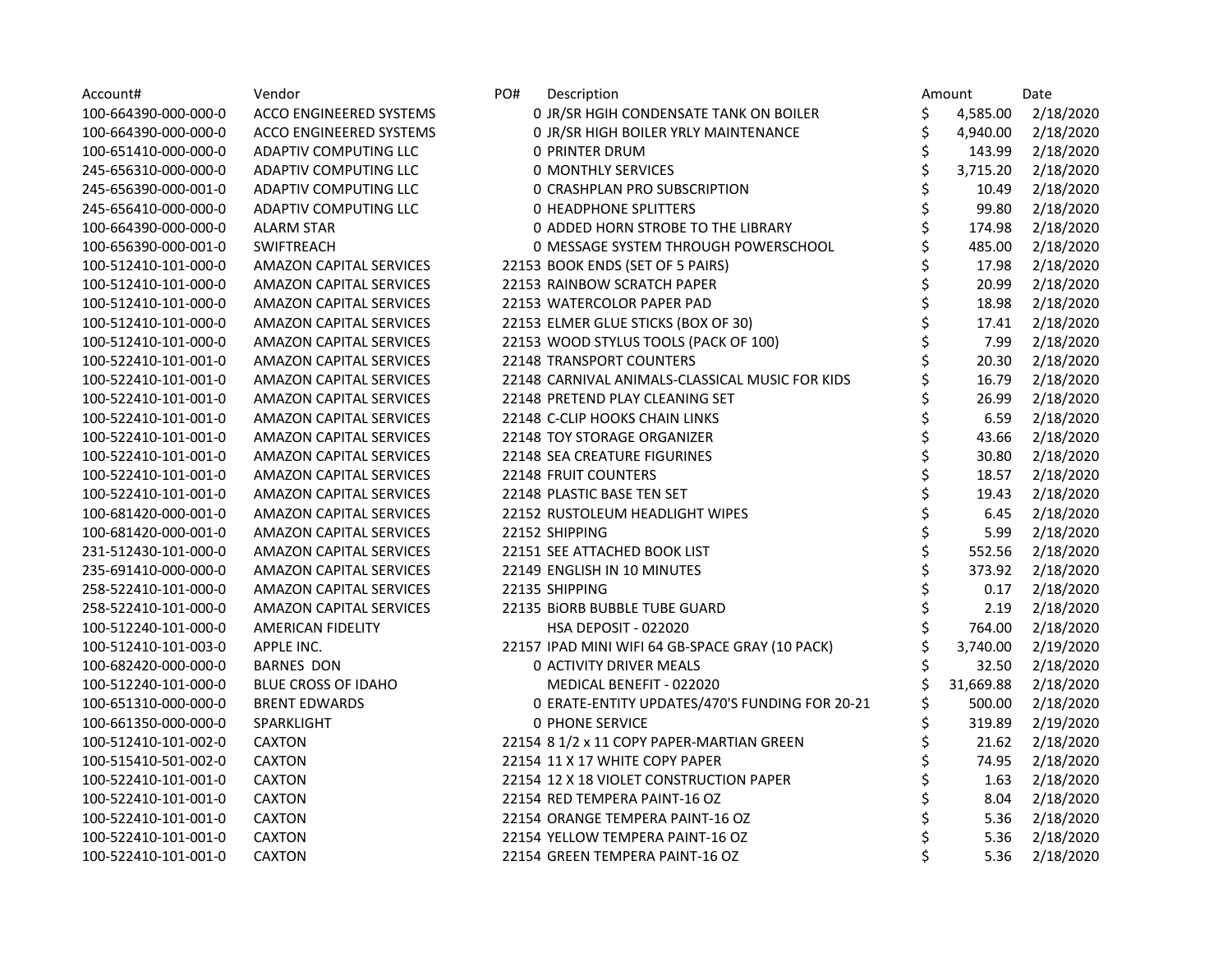| 100-522410-101-001-0 | <b>CAXTON</b>                         | 22154 ASSORTED COLOR 1/3 CUT FILE FOLDERS (BOX OF 10 | \$<br>13.75  | 2/18/2020             |
|----------------------|---------------------------------------|------------------------------------------------------|--------------|-----------------------|
| 100-522410-101-001-0 | <b>CAXTON</b>                         | 22154 9 X 12 WHITE CONSTRUCTION PAPER                | \$<br>2.20   | 2/18/2020             |
| 100-522410-101-001-0 | <b>CAXTON</b>                         | 22154 9 X 12 MAGENTA CONSTRUCTION PAPER              | 0.81         | 2/18/2020             |
| 100-522410-101-001-0 | <b>CAXTON</b>                         | 22154 9 X 12 PURPLE CONSTRUCTION PAPER               | 2.84         | 2/18/2020             |
| 100-522410-101-001-0 | <b>CAXTON</b>                         | 22154 9 X 12 HOT PINK CONSTRUCTION PAPER             | 0.81         | 2/18/2020             |
| 100-522410-101-001-0 | CAXTON                                | 22154 12 X 18 HOLIDAY GREEN CONSTRUCTION PAPER       | 1.63         | 2/18/2020             |
| 100-522410-101-001-0 | <b>CAXTON</b>                         | 22154 12 X 18 YELLOW CONSTRUCTION PAPER              | 1.63         | 2/18/2020             |
| 100-522410-101-001-0 | <b>CAXTON</b>                         | 22154 12 X 18 HOLIDAY RED CONSTRUCTION PAPER         | 1.63         | 2/18/2020             |
| 100-522410-101-001-0 | <b>CAXTON</b>                         | 22154 FILE LABELS                                    | 1.89         | 2/18/2020             |
| 100-522410-101-001-0 | <b>CAXTON</b>                         | 22154 PATTERNS LEARNING GAME                         | \$<br>14.99  | 2/18/2020             |
| 100-522410-101-001-0 | <b>CAXTON</b>                         | 22154 MODEL MAGIC CLAY (BOX)                         | 30.87        | 2/18/2020             |
| 100-522410-101-001-0 | CAXTON                                | 22154 WIGGLE EYE ASSORTMENT                          | 2.87         | 2/18/2020             |
| 100-522410-101-001-0 | <b>CAXTON</b>                         | 22154 1 GALLON ELMERS GLUE                           | 15.45        | 2/18/2020             |
| 100-522410-101-001-0 | <b>CAXTON</b>                         | 22154 FINE DRY ERASE MARKERS                         | 10.01        | 2/18/2020             |
| 100-522410-101-001-0 | <b>CAXTON</b>                         | 22154 12 X 18 LT BLUE CONSTRUCTION PAPER             | 2.20         | 2/18/2020             |
| 100-522410-101-001-0 | CAXTON                                | 22154 9 X 11 1/2 LAMINATING POUCHES                  | 17.75        | 2/18/2020             |
| 100-522410-101-001-0 | CAXTON                                | 22154 12 X 18 DRK BLUE CONSTRUCTION PAPER            | 1.63         | 2/18/2020             |
| 100-522410-101-001-0 | <b>CAXTON</b>                         | 22154 9 X 12 LT BLUE CONSTRUCTION PAPER              | 1.10         | 2/18/2020             |
| 100-522410-101-001-0 | <b>CAXTON</b>                         | 22154 9 X 12 ORANGE CONSTRUCTION PAPER               | 0.81         | 2/18/2020             |
| 100-522410-101-001-0 | <b>CAXTON</b>                         | 22154 12 X 18 ORANGE CONSTRUCTION PAPER              | 1.63         | 2/18/2020             |
| 100-661330-000-004-0 | <b>CITY OF HANSEN</b>                 | 0 SEWER                                              | \$<br>301.50 | 2/18/2020             |
| 100-661330-000-004-0 | <b>CITY OF HANSEN</b>                 | 0 WATER                                              | 229.50       | 2/18/2020             |
| 100-665330-000-001-0 | <b>CITY OF HANSEN</b>                 | <b>0 SUMMER IRRIGATION</b>                           | 15.03        | 2/18/2020             |
| 283-515410-501-000-0 | <b>CONK TIFFANY</b>                   | 0 COLLEGE CAFE PIZZA                                 | 95.40        | 2/18/2020             |
| 283-515410-501-000-0 | <b>CONK TIFFANY</b>                   | 0 COLLEGE CAFE MEAL EXTRAS                           | 57.55        | 2/18/2020             |
| 100-512410-101-001-0 | <b>CULLIGAN MAGIC VALLEY</b>          | <b>0 ELEMENTARY</b>                                  | \$<br>72.10  | 2/18/2020             |
| 100-515410-501-001-0 | <b>CULLIGAN MAGIC VALLEY</b>          | 0 JR/SR HIGH                                         | 47.80        | 2/18/2020             |
| 290-710490-000-000-0 | <b>CULLIGAN MAGIC VALLEY</b>          | 0 LUNCHROOM                                          | 15.45        | 2/18/2020             |
| 263-519380-501-000-0 | DAVIS KAILEE                          | 0 MILEAGE TO PROF DEV IN OREGON                      | 745.66       | 2/18/2020             |
| 263-519380-501-000-0 | DAVIS KAILEE                          | 0 HOTEL RM FOR CONF                                  | 120.77       | 2/18/2020             |
| 100-664390-000-000-0 | DIXON FIRE PROTECTION LLC             | 0 RECHARGE EXTINQUISHER & REPLACEMENT TAGS           | 45.00        | 2/18/2020             |
| 100-663410-000-000-0 | <b>ELEMENTS HEATING &amp; COOLING</b> | 0 FILTERS FOR NEW GYM                                | 40.00        | 2/18/2020             |
| 100-651310-000-000-0 | ETC LITE LLC                          | 0 1095 FORMS                                         | 45.00        | 2/18/2020             |
| 100-664410-000-000-0 | FERGUSON ENTERPRISES INC              | <b>0 FLUSH VALVE KIT</b>                             | 15.49        | 2/18/2020             |
| 100-641410-101-001-0 | <b>SHAMROCK FOODS</b>                 | 0 SSD LUNCH                                          | 107.70       | 2/18/2020             |
| 290-710450-000-000-0 | <b>SHAMROCK FOODS</b>                 | <b>0 TAX CREDIT</b>                                  | (13.43)      | 2/18/2020             |
| 290-710450-000-000-0 | <b>SHAMROCK FOODS</b>                 | 0 FOOD SUPPLIES                                      | 450.23       | 2/18/2020             |
| 290-710450-000-000-0 | <b>SHAMROCK FOODS</b>                 | <b>0 FOOD SUPPLIES</b>                               | 673.61       | 2/18/2020             |
| 290-710450-000-000-0 | <b>SHAMROCK FOODS</b>                 | 0 FOOD SUPPLIES                                      | 73.53        | 2/18/2020             |
| 290-710450-000-000-0 | <b>SHAMROCK FOODS</b>                 | 0 FOOD SUPPLIES (CREDIT)                             |              | $(53.92)$ $2/18/2020$ |
| 290-710450-000-000-0 | <b>SHAMROCK FOODS</b>                 | 0 FOOD SUPPLIES                                      | 165.14       | 2/18/2020             |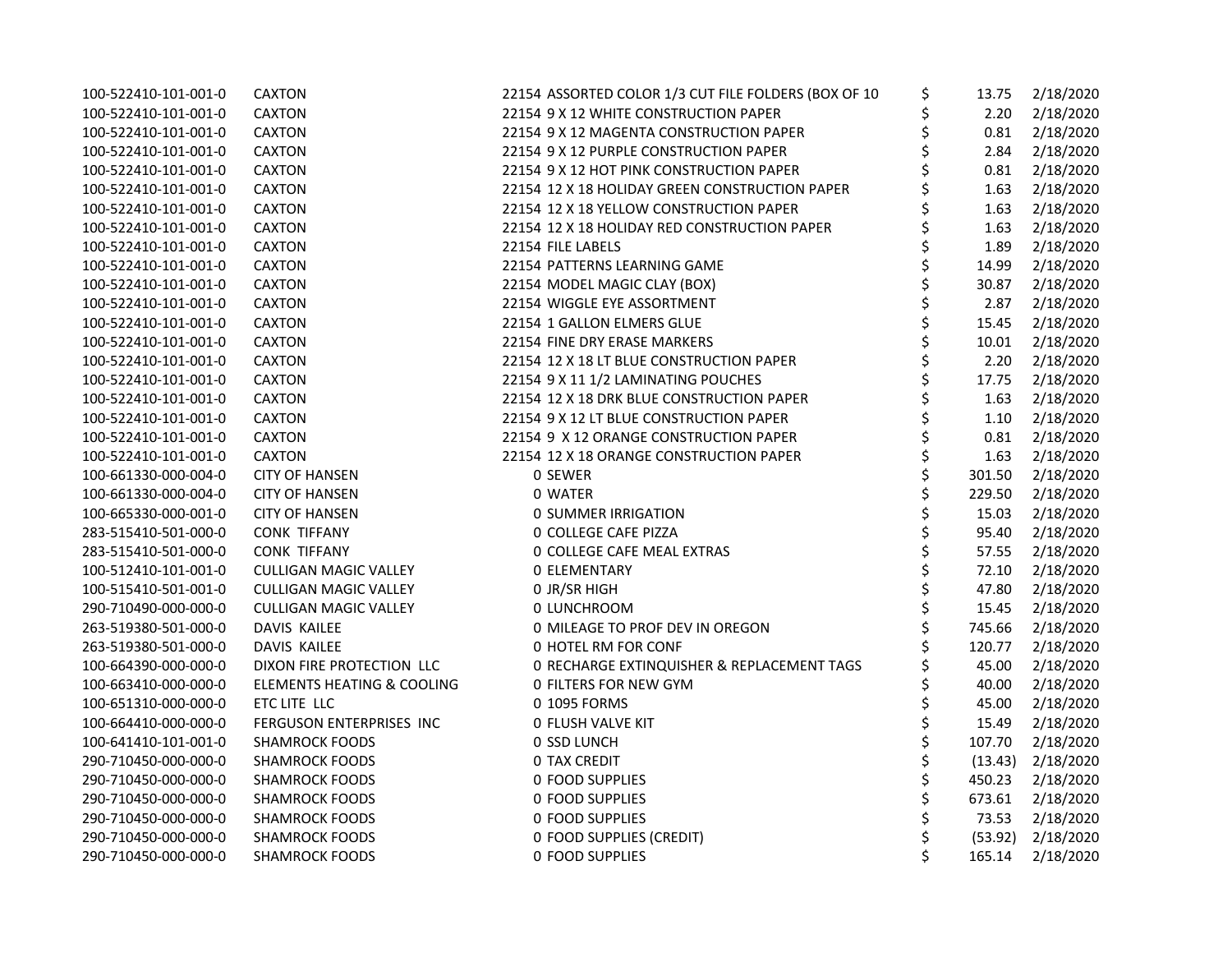| 290-710450-000-000-0 | <b>SHAMROCK FOODS</b>               | 0 FOOD SUPPLIES                           | \$<br>535.60    | 2/18/2020 |
|----------------------|-------------------------------------|-------------------------------------------|-----------------|-----------|
| 290-710450-000-000-0 | <b>SHAMROCK FOODS</b>               | 0 FOOD SUPPLIES (CREDIT)                  | \$<br>(23.70)   | 2/18/2020 |
| 290-710450-000-000-0 | <b>SHAMROCK FOODS</b>               | <b>0 FOOD SUPPLIES</b>                    | \$<br>269.79    | 2/18/2020 |
| 290-710450-000-000-0 | <b>SHAMROCK FOODS</b>               | <b>0 FOOD SUPPLIES</b>                    | \$<br>261.85    | 2/18/2020 |
| 290-710450-000-001-0 | <b>SHAMROCK FOODS</b>               | 0 FFVP                                    | \$<br>118.83    | 2/18/2020 |
| 290-710450-000-001-0 | <b>SHAMROCK FOODS</b>               | 0 FFVP                                    | \$<br>341.46    | 2/18/2020 |
| 290-710450-000-001-0 | <b>SHAMROCK FOODS</b>               | 0 FFVP                                    | \$<br>63.94     | 2/18/2020 |
| 290-710450-000-001-0 | <b>SHAMROCK FOODS</b>               | 0 FFVP                                    | \$<br>206.49    | 2/18/2020 |
| 290-710450-000-001-0 | <b>SHAMROCK FOODS</b>               | 0 FFVP                                    | \$<br>117.17    | 2/18/2020 |
| 100-661410-000-000-0 | <b>GEM STATE PAPER</b>              | <b>0 CS DISINFECTING SPRAY</b>            | \$<br>57.53     | 2/18/2020 |
| 100-661410-000-000-0 | <b>GEM STATE PAPER</b>              | 0 MICROFIBER QUICK CONNECT DUSTING FRAME  | \$<br>29.57     | 2/18/2020 |
| 100-661410-000-000-0 | <b>GEM STATE PAPER</b>              | 0 1 CS DISINFECTING SPRAY                 | 57.53           | 2/18/2020 |
| 100-661410-000-000-0 | <b>GEM STATE PAPER</b>              | 0 CLIP-ON DUST MOP WOOD HANDLE            | 86.97           | 2/18/2020 |
| 100-661410-000-000-0 | <b>GEM STATE PAPER</b>              | 0 DRAIN HOSE WITH COVER                   | \$<br>94.08     | 2/18/2020 |
| 290-710390-000-000-0 | <b>GLACIER REFRIGERATION INC</b>    | <b>0 RECHARGE SYSTEM</b>                  | \$<br>95.16     | 2/18/2020 |
| 100-656390-000-000-0 | <b>GREAT AMERICA FINANCIAL SERV</b> | 0 HS COPIER AGREEMENT                     | \$<br>121.00    | 2/18/2020 |
| 100-661410-000-000-0 | <b>HAFFNER S LOCK &amp; KEY</b>     | 0 KEYS                                    | \$<br>7.20      | 2/18/2020 |
| 100-515410-501-002-0 | HAMILTON SHAREE                     | 0 7-8" BANQUET TABLES & CART              | \$<br>795.00    | 2/18/2020 |
| 100-611410-501-001-0 | HAMILTON SHAREE                     | 0 7-8" BANQUET TABLES & CART              | \$<br>800.00    | 2/18/2020 |
| 283-515410-501-000-0 | <b>HAMILTON SHAREE</b>              | 0 7-8" BANQUET TABLES & CART              | \$<br>800.00    | 2/18/2020 |
| 100-512220-101-000-0 | HANSEN SCHOOL DISTRICT #415         | EMPLOYER SHARE FICA/MEDICARE - 022020     | 13,440.60       | 2/18/2020 |
| 100-512210-101-000-0 | <b>HANSEN SCHOOL DISTRICT #415</b>  | <b>EMPLOYER SHARE RETIREMENT - 022020</b> | \$<br>18,718.16 | 2/18/2020 |
| 100-512110-101-000-0 | HANSEN SCHOOL DISTRICT #415         | ELEMENTARY TEACHER - 022020               | \$<br>38,279.97 | 2/18/2020 |
| 100-512110-101-001-0 | <b>HANSEN SCHOOL DISTRICT #415</b>  | ELEMENTARY-ELL CERTIFIED - 022020         | \$<br>259.58    | 2/18/2020 |
| 100-512115-101-001-0 | <b>HANSEN SCHOOL DISTRICT #415</b>  | ELEMENTARY PARA - 022020                  | \$<br>434.40    | 2/18/2020 |
| 100-512165-101-000-0 | HANSEN SCHOOL DISTRICT #415         | SUB TEACHER-ELEMENTARY - 022020           | \$<br>2,204.00  | 2/18/2020 |
| 100-512165-101-000-0 | HANSEN SCHOOL DISTRICT #415         | SUB ADMIN SECRETARY-ELEM - 022020         | \$<br>228.00    | 2/18/2020 |
| 100-512165-101-000-0 | HANSEN SCHOOL DISTRICT #415         | SUB PARA-ELEMENTARY - 022020              | \$<br>114.00    | 2/18/2020 |
| 100-515110-501-000-0 | HANSEN SCHOOL DISTRICT #415         | SECONDARY TEACHER - 022020                | \$<br>27,136.38 | 2/18/2020 |
| 100-515110-501-001-0 | HANSEN SCHOOL DISTRICT #415         | SECONDARY-ELL CERTIFIED - 022020          | \$<br>259.58    | 2/18/2020 |
| 100-515165-501-000-0 | HANSEN SCHOOL DISTRICT #415         | SUB TEACHER-SECONDARY - 022020            | \$<br>1,254.00  | 2/18/2020 |
| 100-515165-501-000-0 | HANSEN SCHOOL DISTRICT #415         | SUB PARA-SECONDARY - 022020               | \$<br>266.00    | 2/18/2020 |
| 100-519110-501-000-0 | HANSEN SCHOOL DISTRICT #415         | SECONDARY-VOCATIONAL EDU - 022020         | \$<br>3,291.66  | 2/18/2020 |
| 100-521110-101-000-0 | <b>HANSEN SCHOOL DISTRICT #415</b>  | SPECIAL ED CERTIFIED-ELE - 022020         | \$<br>3,301.64  | 2/18/2020 |
| 100-521115-101-000-0 | HANSEN SCHOOL DISTRICT #415         | SPECIAL ED CLASSIFIED-EL - 022020         | \$<br>353.85    | 2/18/2020 |
| 100-521115-501-000-0 | HANSEN SCHOOL DISTRICT #415         | SPECIAL ED CLASSIFIED-SE - 022020         | \$<br>529.71    | 2/18/2020 |
| 100-521165-501-000-0 | <b>HANSEN SCHOOL DISTRICT #415</b>  | SPECIAL ED SUBSTITUTE - 022020            | \$<br>532.00    | 2/18/2020 |
| 100-522110-101-000-0 | HANSEN SCHOOL DISTRICT #415         | SPECIAL ED PRESCHOOL-TEA - 022020         | \$<br>3,942.66  | 2/18/2020 |
| 100-522115-101-000-0 | HANSEN SCHOOL DISTRICT #415         | SPECIAL ED PRESCHOOL-PAR - 022020         | \$<br>218.50    | 2/18/2020 |
| 100-531115-501-000-0 | HANSEN SCHOOL DISTRICT #415         | ACTIVITY-COACH - 022020                   | \$<br>17,260.83 | 2/18/2020 |
| 100-531115-501-000-0 | <b>HANSEN SCHOOL DISTRICT #415</b>  | ACTIVITY-ATHLETIC DIRECT - 022020         | \$<br>417.08    | 2/18/2020 |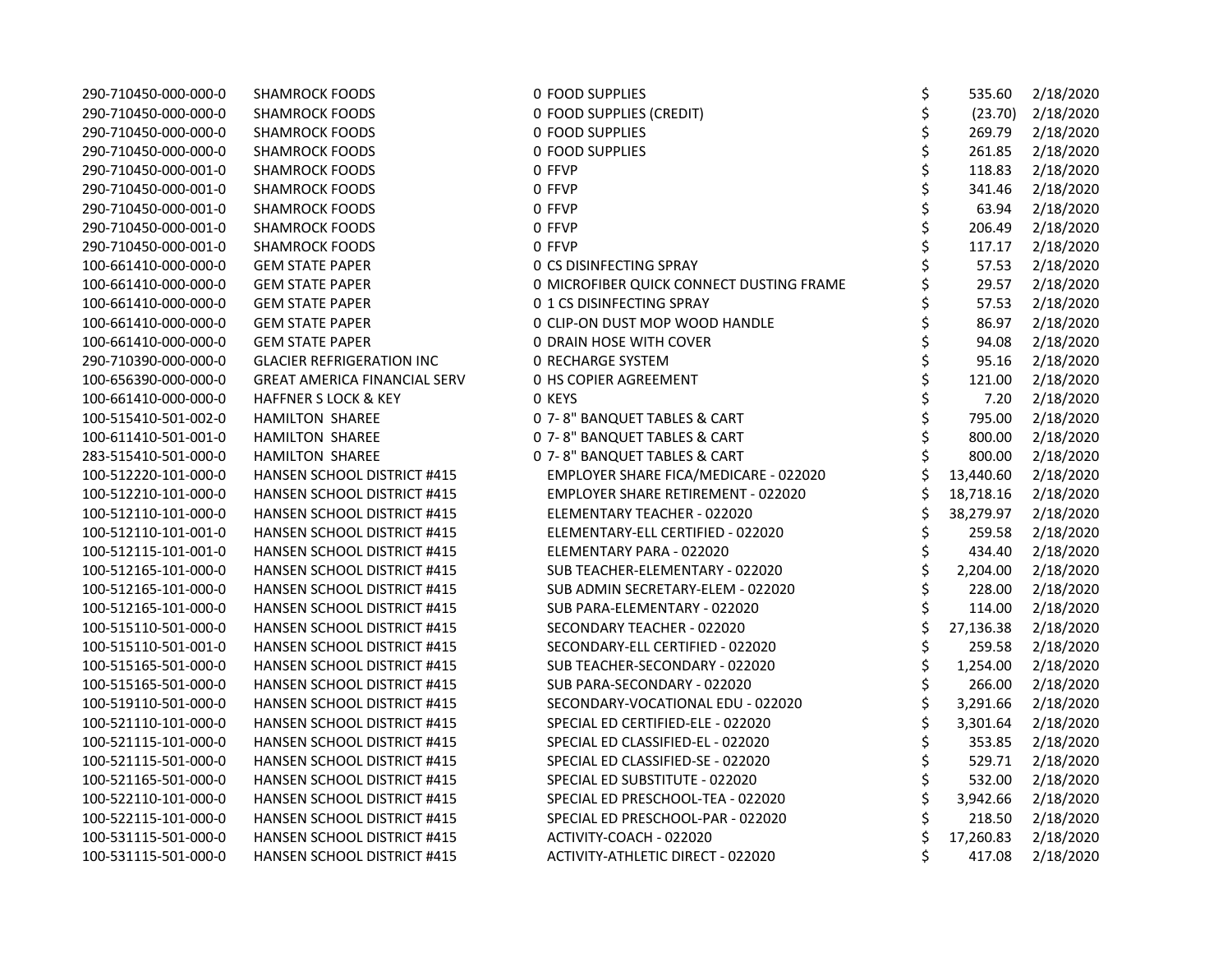| 100-611110-101-000-0 | HANSEN SCHOOL DISTRICT #415        | GUIDANCE-ELEM - 022020                 | \$<br>696.78   | 2/18/2020 |
|----------------------|------------------------------------|----------------------------------------|----------------|-----------|
| 100-611110-501-000-0 | HANSEN SCHOOL DISTRICT #415        | GUIDANCE-SEC - 022020                  | \$<br>2,622.92 | 2/18/2020 |
| 100-611110-501-000-0 | <b>HANSEN SCHOOL DISTRICT #415</b> | <b>GUIDANCE EXTENDED DAYS - 022020</b> | \$<br>278.65   | 2/18/2020 |
| 100-616110-101-000-0 | HANSEN SCHOOL DISTRICT #415        | SPED SUPPORT DIRECTOR-EL - 022020      | \$<br>333.33   | 2/18/2020 |
| 100-616110-501-000-0 | <b>HANSEN SCHOOL DISTRICT #415</b> | SPED SUPPORT DIRECTOR-SE - 022020      | \$<br>333.33   | 2/18/2020 |
| 100-616110-501-000-0 | <b>HANSEN SCHOOL DISTRICT #415</b> | SPED SUPORT-BIP DIRECTOR - 022020      | \$<br>333.33   | 2/18/2020 |
| 100-616115-000-000-0 | HANSEN SCHOOL DISTRICT #415        | SPED SUPPORT CLASSIFIED - 022020       | \$<br>326.66   | 2/18/2020 |
| 100-632110-000-000-0 | HANSEN SCHOOL DISTRICT #415        | DISTRICT ADMINISTRAT - 022020          | \$<br>7,425.00 | 2/18/2020 |
| 100-641110-101-000-0 | HANSEN SCHOOL DISTRICT #415        | ADMINISTRATION-ELEMENTAR - 022020      | \$<br>4,853.99 | 2/18/2020 |
| 100-641110-501-000-0 | HANSEN SCHOOL DISTRICT #415        | ADMINISTRATION-SECONDARY - 022020      | \$<br>5,215.94 | 2/18/2020 |
| 100-641115-101-000-0 | HANSEN SCHOOL DISTRICT #415        | ADMIN ASSISTANT-ELEMENTA - 022020      | \$<br>964.93   | 2/18/2020 |
| 100-641115-501-000-0 | HANSEN SCHOOL DISTRICT #415        | ADMIN ASSISTANT-SEC - 022020           | \$<br>1,428.00 | 2/18/2020 |
| 100-651115-000-000-0 | HANSEN SCHOOL DISTRICT #415        | BUSINESS OPERATION - 022020            | \$<br>3,332.60 | 2/18/2020 |
| 100-661115-000-000-0 | HANSEN SCHOOL DISTRICT #415        | BUILDING CARE - 022020                 | \$<br>4,455.19 | 2/18/2020 |
| 100-664115-000-000-0 | HANSEN SCHOOL DISTRICT #415        | BUILDING MAINT - 022020                | \$<br>3,933.05 | 2/18/2020 |
| 100-665115-000-000-0 | HANSEN SCHOOL DISTRICT #415        | <b>GROUNDS - 022020</b>                | \$<br>272.00   | 2/18/2020 |
| 100-681115-000-000-0 | HANSEN SCHOOL DISTRICT #415        | TRANSPORTATION-SUPERVISO - 022020      | \$<br>530.40   | 2/18/2020 |
| 100-681115-000-001-0 | HANSEN SCHOOL DISTRICT #415        | TRANSPORTATION-MECHANIC - 022020       | \$<br>795.60   | 2/18/2020 |
| 100-681115-000-002-0 | <b>HANSEN SCHOOL DISTRICT #415</b> | TRANSPORTATION- PUPIL TR - 022020      | \$<br>2,844.45 | 2/18/2020 |
| 100-681115-000-005-0 | <b>HANSEN SCHOOL DISTRICT #415</b> | TRANSPORTATION-OTHER - 022020          | \$<br>434.60   | 2/18/2020 |
| 100-681115-000-006-0 | HANSEN SCHOOL DISTRICT #415        | TRANSPORTATION-OFFICE - 022020         | \$<br>212.71   | 2/18/2020 |
| 100-682115-000-000-0 | HANSEN SCHOOL DISTRICT #415        | TRANSPORTATION- DOWN TIM - 022020      | \$<br>473.55   | 2/18/2020 |
| 100-682115-000-000-0 | HANSEN SCHOOL DISTRICT #415        | TRANSPORTATION- ACTVTY D - 022020      | \$<br>335.23   | 2/18/2020 |
| 243-519110-501-000-0 | HANSEN SCHOOL DISTRICT #415        | SECONDARY-CTE-AG - 022020              | \$<br>666.66   | 2/18/2020 |
| 246-515110-501-000-0 | <b>HANSEN SCHOOL DISTRICT #415</b> | SAFE & DRUG FREE - 022020              | \$<br>333.33   | 2/18/2020 |
| 251-512110-101-000-0 | <b>HANSEN SCHOOL DISTRICT #415</b> | TITLE I-CERTIFIED - 022020             | \$<br>4,801.54 | 2/18/2020 |
| 251-512115-101-000-0 | HANSEN SCHOOL DISTRICT #415        | TITLE I-CLASSIFIED - 022020            | \$<br>2,307.65 | 2/18/2020 |
| 251-611110-101-000-0 | HANSEN SCHOOL DISTRICT #415        | TITLE I-COUNSELOR - 022020             | \$<br>805.28   | 2/18/2020 |
| 253-512110-101-000-0 | HANSEN SCHOOL DISTRICT #415        | MIGRANT C CERTIFIED ELEM - 022020      | \$<br>396.11   | 2/18/2020 |
| 253-512115-101-000-0 | HANSEN SCHOOL DISTRICT #415        | MIGRANT C-CLASSIFIED ELE - 022020      | \$<br>331.35   | 2/18/2020 |
| 253-515110-501-000-0 | HANSEN SCHOOL DISTRICT #415        | MIGRANT C CERTIFIED SEC - 022020       | \$<br>185.41   | 2/18/2020 |
| 257-521115-101-000-0 | <b>HANSEN SCHOOL DISTRICT #415</b> | IDEA PART B-CLASSIFIED E - 022020      | \$<br>2,085.95 | 2/18/2020 |
| 257-521115-501-000-0 | HANSEN SCHOOL DISTRICT #415        | IDEA PART B CLASSIFIED S - 022020      | \$<br>1,400.65 | 2/18/2020 |
| 258-522115-101-000-0 | HANSEN SCHOOL DISTRICT #415        | IDEA PART B PRESCHOOL - 022020         | \$<br>494.00   | 2/18/2020 |
| 260-691110-101-000-0 | <b>HANSEN SCHOOL DISTRICT #415</b> | MEDICIAD-CERTIFIED ELEM - 022020       | \$<br>2,445.33 | 2/18/2020 |
| 260-691110-501-000-0 | <b>HANSEN SCHOOL DISTRICT #415</b> | MEDICAID CERTIFIED-SEC - 022020        | \$<br>2,445.33 | 2/18/2020 |
| 260-691115-101-000-0 | HANSEN SCHOOL DISTRICT #415        | MEDICAID-CLASSIFIED ELEM - 022020      | \$<br>860.00   | 2/18/2020 |
| 260-691115-501-000-0 | HANSEN SCHOOL DISTRICT #415        | MEDICIAD CLASSIFIED SEC - 022020       | \$<br>3,300.43 | 2/18/2020 |
| 261-621115-501-000-0 | HANSEN SCHOOL DISTRICT #415        | TITLE IV-CLASSIFIED - 022020           | \$<br>483.75   | 2/18/2020 |
| 262-621110-101-000-0 | <b>HANSEN SCHOOL DISTRICT #415</b> | RURAL EDUC CERTFIED-ELEM - 022020      | \$<br>556.25   | 2/18/2020 |
| 262-621110-501-000-0 | HANSEN SCHOOL DISTRICT #415        | RURAL EDUC CERTEFIED SEC - 022020      | \$<br>556.25   | 2/18/2020 |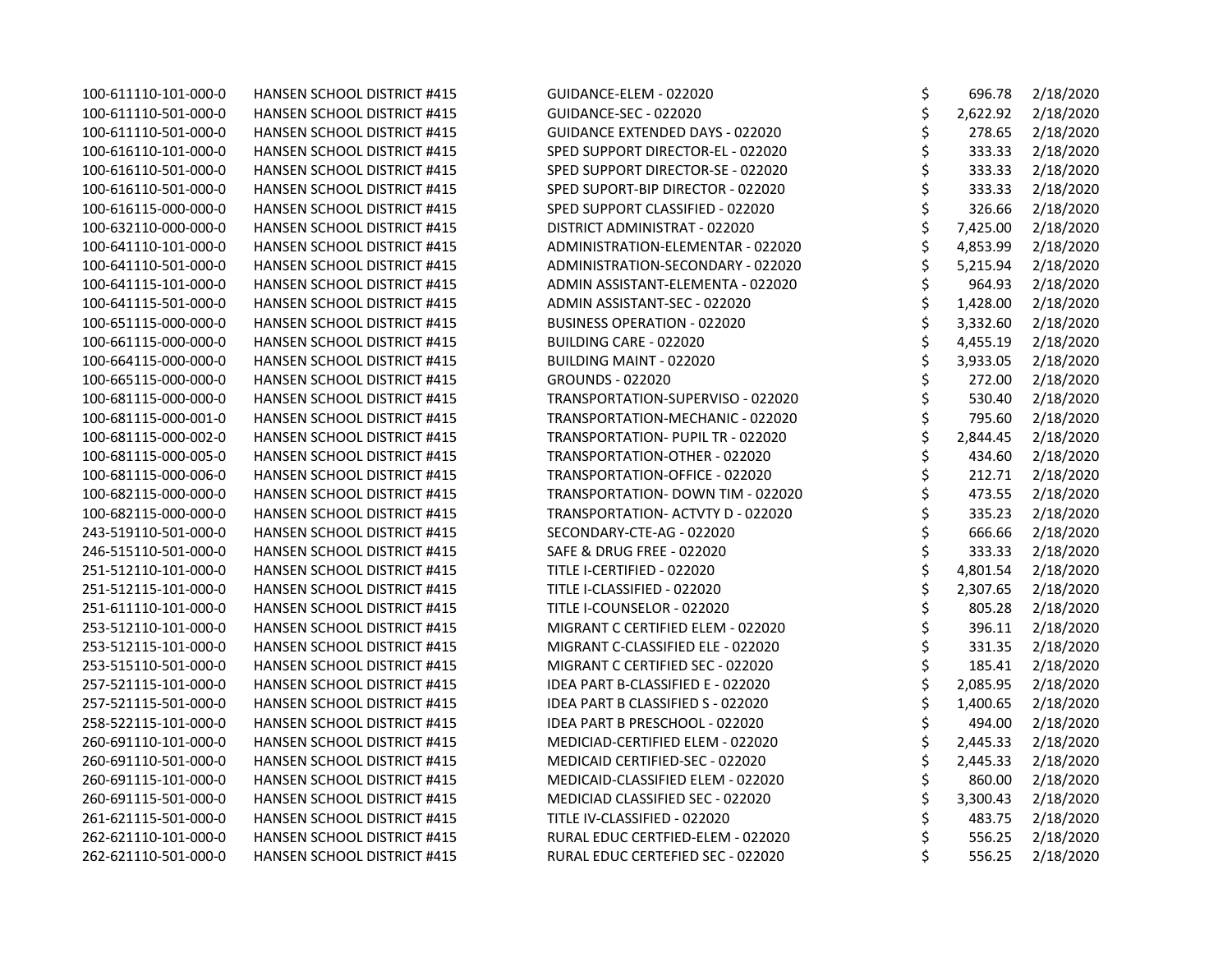| 262-621115-101-000-0 | HANSEN SCHOOL DISTRICT #415        | RURAL EDUC CLASSIFIED-EL - 022020      | \$<br>237.50   | 2/18/2020 |
|----------------------|------------------------------------|----------------------------------------|----------------|-----------|
| 273-512110-101-000-0 | HANSEN SCHOOL DISTRICT #415        | 21st CENTURY GRANT-CERTI - 022020      | \$<br>2,484.25 | 2/18/2020 |
| 273-512115-101-000-0 | HANSEN SCHOOL DISTRICT #415        | 21st CENTURY GRANT DIREC - 022020      | \$<br>2,834.52 | 2/18/2020 |
| 273-512115-101-000-0 | <b>HANSEN SCHOOL DISTRICT #415</b> | 21ST CENTURY GRANT-CLASS - 022020      | \$<br>3,486.02 | 2/18/2020 |
| 273-512115-101-000-0 | HANSEN SCHOOL DISTRICT #415        | 21st CENTURY GRANT-ENRIC - 022020      | \$<br>1,197.00 | 2/18/2020 |
| 273-681115-101-000-0 | HANSEN SCHOOL DISTRICT #415        | 21st CENTURY-TRANSPORTAT - 022020      | \$<br>501.16   | 2/18/2020 |
| 273-710115-101-000-0 | <b>HANSEN SCHOOL DISTRICT #415</b> | 21st CENTURY-FOOD SERVIC - 022020      | \$<br>168.30   | 2/18/2020 |
| 290-710115-000-000-0 | HANSEN SCHOOL DISTRICT #415        | SCHOOL LUNCH-FFV - 022020              | \$<br>100.10   | 2/18/2020 |
| 290-710115-000-000-0 | <b>HANSEN SCHOOL DISTRICT #415</b> | SCHOOL LUNCH - 022020                  | \$<br>4,052.03 | 2/18/2020 |
| 100-632411-000-000-0 | HERNANDEZ DACIA                    | 0 TAXES                                | \$<br>5.90     | 2/18/2020 |
| 100-641410-101-001-0 | HERNANDEZ DACIA                    | 0 MEALS FOR SSD                        | \$<br>16.88    | 2/18/2020 |
| 273-512390-101-000-0 | HERNANDEZ DACIA                    | <b>0 CHESS ENTRY FEE</b>               | 45.00          | 2/18/2020 |
| 273-512410-101-000-0 | HERNANDEZ DACIA                    | <b>0 ENRICHMENT PROJECTS</b>           | \$<br>84.98    | 2/18/2020 |
| 273-512410-101-000-0 | <b>HERNANDEZ DACIA</b>             | <b>0 MEALS FOR PARENTING CLASS</b>     | \$<br>243.67   | 2/18/2020 |
| 100-661330-101-001-0 | <b>IDAHO POWER</b>                 | <b>0 ELEMENTARY</b>                    | \$<br>2,745.54 | 2/18/2020 |
| 100-661330-101-001-0 | <b>IDAHO POWER</b>                 | 0 PRESCHOOL                            | \$<br>45.52    | 2/18/2020 |
| 100-661330-501-001-0 | <b>IDAHO POWER</b>                 | 0 JR/SR HIGH                           | \$<br>1,589.84 | 2/18/2020 |
| 100-663330-000-000-0 | <b>IDAHO POWER</b>                 | 0 SOUTH MODULAR                        | \$<br>16.53    | 2/18/2020 |
| 100-665330-000-000-0 | <b>IDAHO POWER</b>                 | 0 FOOTBALL FIELD                       | \$<br>5.14     | 2/18/2020 |
| 100-616310-000-000-0 | <b>CSA CONSULTING LLC</b>          | 0 MEDICAID ADMINISTRATION              | \$<br>443.75   | 2/18/2020 |
| 100-621310-101-000-0 | <b>IDAHO STATE UNIVERSITY</b>      | <b>0 TUITION FOR MARY SETOKI</b>       | \$<br>437.00   | 2/18/2020 |
| 100-515410-501-002-0 | <b>INTEGRATED TECHNOLOGIES</b>     | <b>0 SECONDARY COPIES</b>              | \$<br>97.96    | 2/18/2020 |
| 100-515410-501-002-0 | <b>INTEGRATED TECHNOLOGIES</b>     | <b>0 SECONDARY COPIES</b>              | \$<br>244.08   | 2/18/2020 |
| 100-661330-101-002-0 | <b>INTERMOUNTAIN GAS</b>           | <b>0 ELEMENTARY</b>                    | \$<br>591.49   | 2/18/2020 |
| 100-661330-101-002-0 | <b>INTERMOUNTAIN GAS</b>           | 0 PRESCHOOL                            | \$<br>120.60   | 2/18/2020 |
| 100-661330-501-002-0 | <b>INTERMOUNTAIN GAS</b>           | 0 AG BLDG                              | \$<br>429.49   | 2/18/2020 |
| 100-661330-501-002-0 | <b>INTERMOUNTAIN GAS</b>           | 0 JR/SR HIGH                           | \$<br>1,713.31 | 2/18/2020 |
| 100-663330-000-000-0 | <b>INTERMOUNTAIN GAS</b>           | 0 DOME                                 | \$<br>150.88   | 2/18/2020 |
| 100-522410-101-001-0 | LAKESHORE LEARNING MATERIALS       | 22155 ENGINEER-A-COASTER ACTIVITY KIT  | \$<br>29.99    | 2/18/2020 |
| 100-522410-101-001-0 | LAKESHORE LEARNING MATERIALS       | 22155 SHIPPING                         | \$<br>6.99     | 2/18/2020 |
| 290-710450-000-000-0 | MEADOW GOLD DAIRIES-BOISE          | 0 MILK                                 | \$<br>1,904.33 | 2/18/2020 |
| 100-681420-000-000-0 | <b>NAPA AUTO PARTS</b>             | 0 WINDOW WASHER FLUID FOR BUSES        | \$<br>16.14    | 2/18/2020 |
| 243-519410-501-010-0 | <b>NORCO</b>                       | 22156 METAL SUPPLIES                   | \$<br>600.69   | 2/18/2020 |
| 100-664390-000-000-0 | <b>NU-VU GLASS</b>                 | 0 FIX CRASHBAR ON EXTERIOR GYM DOOR    | \$<br>150.00   | 2/18/2020 |
| 100-641410-101-000-0 | OFFICE DEPOT                       | 0 ELEMENTARY OFFICE TONER              | \$<br>66.29    | 2/18/2020 |
| 263-519390-501-000-0 | OSU AGRICULTURAL EDUCATION         | <b>0 EARLY CAREER TEACHER WORKSHOP</b> | \$<br>200.00   | 2/18/2020 |
| 243-519410-501-010-0 | PACIFIC STEEL & RECYCLING          | <b>0 METAL MATERIALS FOR PROJECT</b>   | \$<br>520.53   | 2/18/2020 |
| 257-521410-000-001-0 | PEARSON EDUCATION INC              | 22159 CELF-5 RECORD FORMS 9-21         | \$<br>86.00    | 2/18/2020 |
| 257-521410-000-001-0 | PEARSON EDUCATION INC              | 22159 CELF-5 RECORD FORMS 5-8          | \$<br>86.00    | 2/18/2020 |
| 257-521410-000-001-0 | PEARSON EDUCATION INC              | 22146 SHIPPING                         | \$<br>78.05    | 2/18/2020 |
| 257-521410-000-001-0 | PEARSON EDUCATION INC              | 22159 PLS-5 SPANISH TEST RECORD FORMS  | \$<br>44.00    | 2/18/2020 |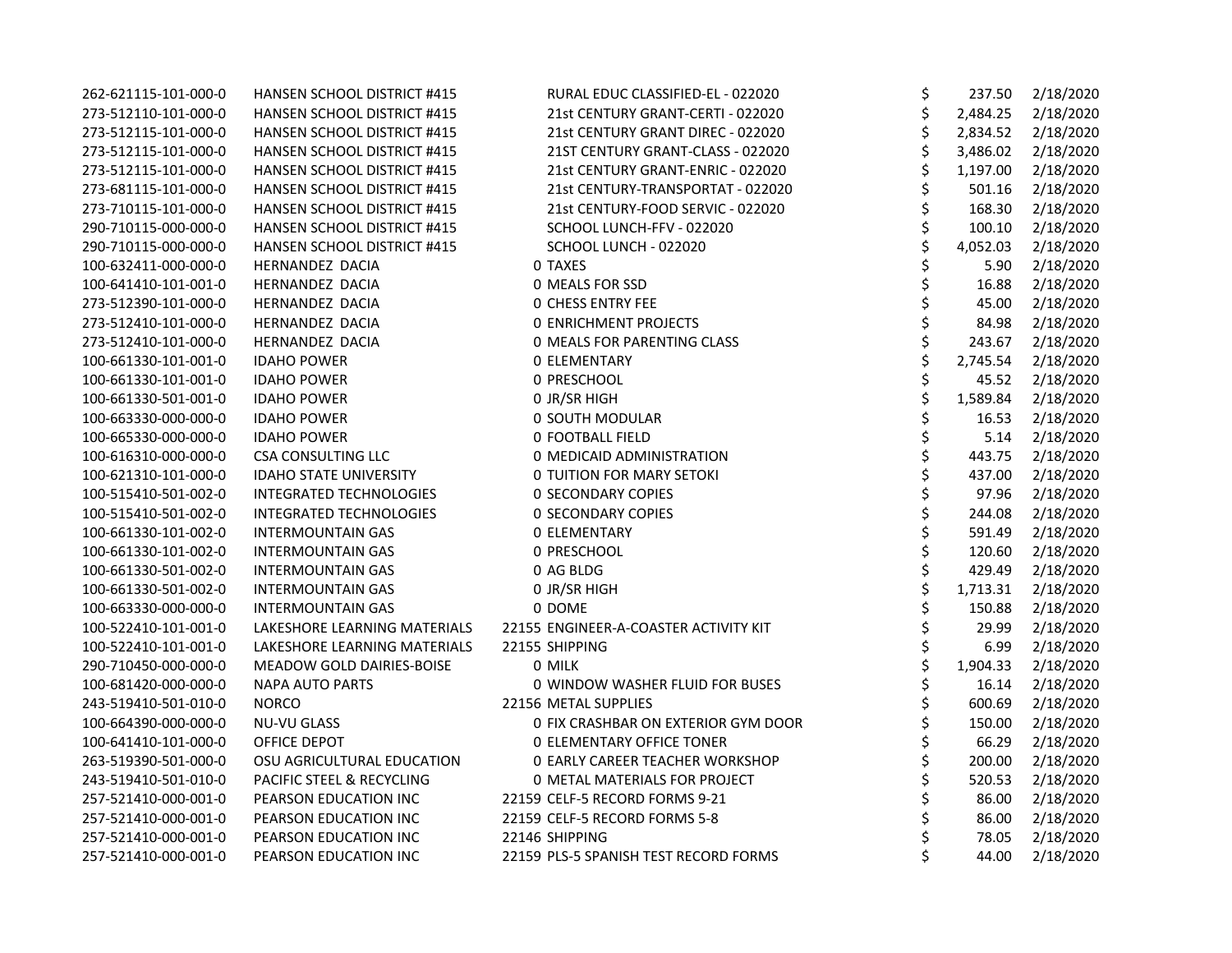| 257-521410-000-001-0 | PEARSON EDUCATION INC          | 22159 PLF-5 RECORD FORMS                 | \$<br>69.00    | 2/18/2020 |
|----------------------|--------------------------------|------------------------------------------|----------------|-----------|
| 257-521410-000-001-0 | PEARSON EDUCATION INC          | 22159 SHIPPING                           | \$<br>17.10    | 2/18/2020 |
| 257-521410-000-001-0 | PEARSON EDUCATION INC          | 22146 PLS-5 SPANISH SCREENING TEST KIT   | \$<br>194.00   | 2/18/2020 |
| 257-521410-000-001-0 | PEARSON EDUCATION INC          | 22146 GFTA-3 COMPLETE KIT                | \$<br>328.00   | 2/18/2020 |
| 257-521410-000-001-0 | PEARSON EDUCATION INC          | 22146 PLS-5 BASIC KIT                    | \$<br>340.00   | 2/18/2020 |
| 257-521410-000-001-0 | PEARSON EDUCATION INC          | 22146 CELF-5 COMPLETE KIT W/O CASE       | 699.00         | 2/18/2020 |
| 100-616310-101-000-0 | PRIMARY THERAPY SOURCE         | 0 OCCUPATIONAL THERAPY-NON MEDICAID      | \$<br>276.00   | 2/18/2020 |
| 100-616310-101-000-0 | PRIMARY THERAPY SOURCE         | 0 PHYSICAL THERAPY-MEDICAID              | \$<br>379.50   | 2/18/2020 |
| 100-616310-101-000-0 | PRIMARY THERAPY SOURCE         | 0 PHYSICAL THERAPY-NON MEDICAID          | \$<br>138.00   | 2/18/2020 |
| 100-616310-101-000-0 | PRIMARY THERAPY SOURCE         | 0 MILAGE/PAPERWORK/CONSULTS              | \$<br>233.16   | 2/18/2020 |
| 100-616310-101-000-0 | PRIMARY THERAPY SOURCE         | 0 OCCUPATIONAL THERAPY-MEDICAID          | \$<br>1,035.00 | 2/18/2020 |
| 100-616310-101-000-0 | PRIMARY THERAPY SOURCE         | 0 OCCUPATIONAL THERAPY-NON MEDICAID      | \$<br>138.00   | 2/18/2020 |
| 100-616310-101-000-0 | PRIMARY THERAPY SOURCE         | 0 MILEAGE/PAPERWORK/CONSULTS             | \$<br>173.70   | 2/18/2020 |
| 100-616310-101-000-0 | PRIMARY THERAPY SOURCE         | 0 OCCUPATIONAL THERAPY-MEDICAID          | \$<br>103.50   | 2/18/2020 |
| 100-616310-101-000-0 | PRIMARY THERAPY SOURCE         | 0 PAPERWORK/MILEAGE/CONSULTS             | \$<br>57.90    | 2/18/2020 |
| 100-616310-501-000-0 | PRIMARY THERAPY SOURCE         | 0 MILEAGE/PAPERWORK/CONSULTS             | \$<br>175.89   | 2/18/2020 |
| 100-616310-501-000-0 | PRIMARY THERAPY SOURCE         | 0 PHYSICAL THERAPY-MEDICAID              | \$<br>103.50   | 2/18/2020 |
| 100-616310-501-000-0 | PRIMARY THERAPY SOURCE         | 0 PHYSICAL THERAPY-NON MEDICAID          | \$<br>276.00   | 2/18/2020 |
| 100-651410-000-001-0 | PURCHASE POWER                 | 0 POSTAGE METER POSTAGE                  | \$<br>200.00   | 2/18/2020 |
| 100-522410-101-001-0 | <b>RIDLEY S</b>                | <b>0 PRESCHOOL SNACKS &amp; SUPPLIES</b> | \$<br>126.90   | 2/18/2020 |
| 100-664390-000-000-0 | RIKIM INC                      | O REPAIR AIR DRYER ES GIRLS NEW WING     | \$<br>60.00    | 2/18/2020 |
| 100-664390-000-000-0 | RIKIM INC                      | 0 PARTS                                  | \$<br>44.50    | 2/18/2020 |
| 100-664390-000-000-0 | RIKIM INC                      | 0 PLUG FOR PROJECTOR IN ELEM             | \$<br>80.00    | 2/18/2020 |
| 100-664390-000-000-0 | RIKIM INC                      | 0 PLUG FOR PROJECTOR IN HS               | \$<br>80.00    | 2/18/2020 |
| 100-664410-000-000-0 | SELECT SOURCE INC              | <b>0 SUPPLIES &amp; LIGHT BULBS</b>      | \$<br>22.96    | 2/18/2020 |
| 100-512410-101-000-0 | SKINNER HEIDI                  | <b>0 PENCIL SHARPENERS</b>               | \$<br>44.97    | 2/18/2020 |
| 100-512410-101-001-0 | SKINNER HEIDI                  | 0 PHOTOS FOR HUSKY HIGHLIGHTS            | \$<br>10.19    | 2/18/2020 |
| 100-641410-101-000-0 | SKINNER HEIDI                  | 0 THERMOMETER                            | \$<br>23.49    | 2/18/2020 |
| 100-681310-000-000-0 | ST. LUKES HEALTH SYSTEM        | <b>0 DOT DRIVER PHYSICAL</b>             | \$<br>74.00    | 2/18/2020 |
| 100-641410-101-001-0 | SMITHS CUSTOMER CHARGES        | 0 FRIDAY SCHOOL LUNCHES                  | \$<br>88.82    | 2/18/2020 |
| 290-710390-000-001-0 | STATE TAX COMMISSION           | <b>0 LUNCH TAXES</b>                     | \$<br>1.73     | 2/18/2020 |
| 257-521410-000-001-0 | SUPER DUPER INC                | 22147 CAAP12 - COMPLETE KIT              | \$<br>262.00   | 2/18/2020 |
| 100-656390-000-000-0 | <b>TEK-HUT</b>                 | <b>0 INTERNET SERVICES</b>               | \$<br>1,725.00 | 2/18/2020 |
| 290-710450-000-000-0 | TOOLS FOR SCHOOLS              | 0 FOOD SUPPLIES                          | \$<br>1,539.87 | 2/18/2020 |
| 100-651410-000-001-0 | <b>U.S. POSTAL SERVICE</b>     | 0 PREPAID POSTAGE FOR POSTAGE METER      | \$<br>800.00   | 2/18/2020 |
| 100-681420-000-005-0 | <b>VALLEY WIDE COOPERATIVE</b> | 0 YELLOW SCHOOL BUS FUEL                 | \$<br>725.10   | 2/18/2020 |
| 100-632390-000-000-0 | <b>VERIZON WIRELESS</b>        | <b>0 CELL PHONES</b>                     | \$<br>80.32    | 2/18/2020 |
| 100-512410-101-000-0 | <b>VISA</b>                    | 0 TRIBAL MAPS FOR 4TH GRADE              | \$<br>89.00    | 2/18/2020 |
| 100-632380-000-000-0 | <b>VISA</b>                    | 0 CREDIT                                 | \$<br>(0.10)   | 2/18/2020 |
| 100-681390-000-000-0 | <b>VISA</b>                    | 0 WASHED BUS                             | \$<br>87.08    | 2/18/2020 |
| 273-512410-101-000-0 | <b>VISA</b>                    | 0 SCHOLASTIC BOOK FOR LITERACY NIGHT     | \$<br>6.60     | 2/18/2020 |